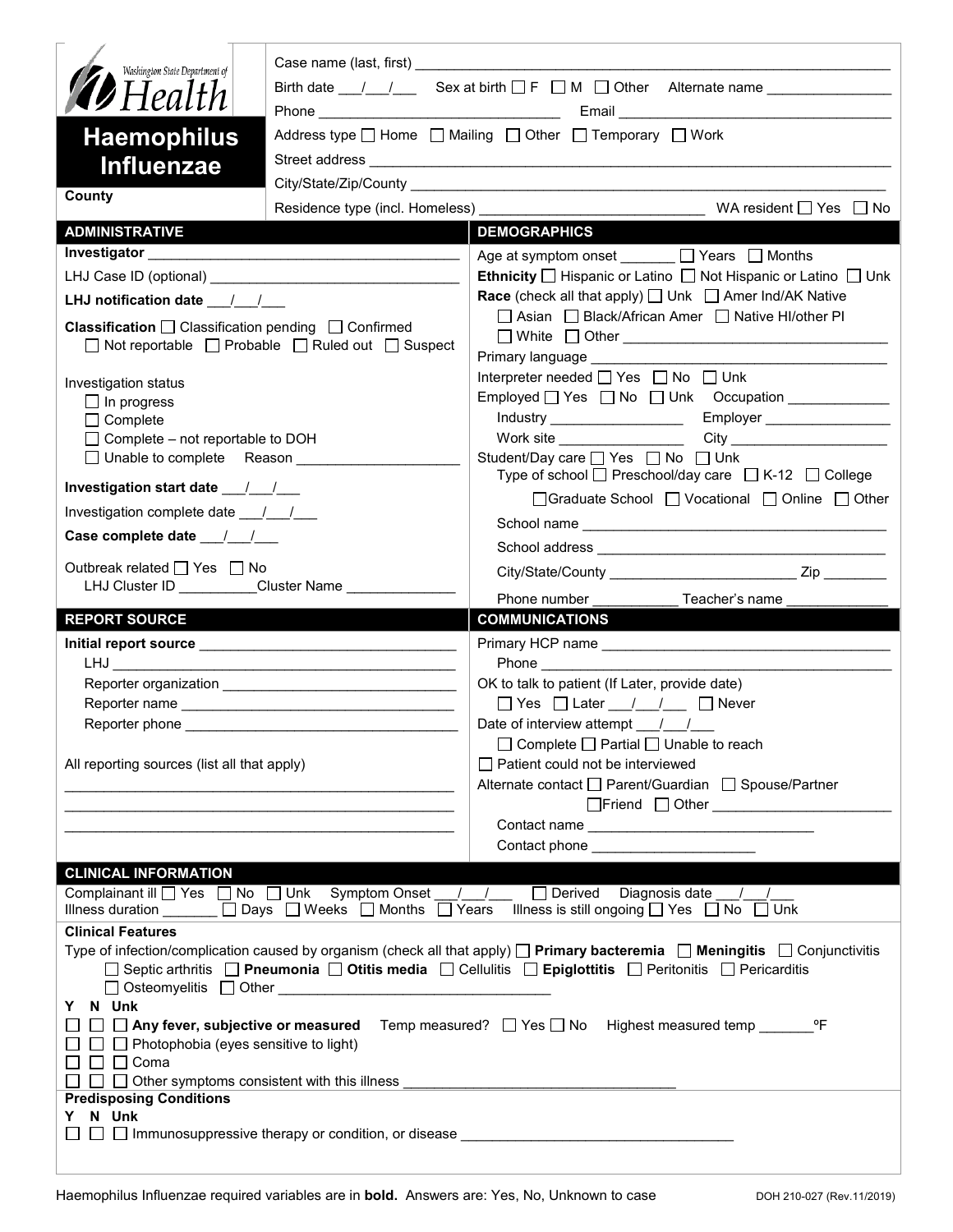| Case Name                                                                                                                | LHJ Case ID                                                                                                      |                                                           |  |  |  |
|--------------------------------------------------------------------------------------------------------------------------|------------------------------------------------------------------------------------------------------------------|-----------------------------------------------------------|--|--|--|
| <b>Vaccination</b>                                                                                                       |                                                                                                                  |                                                           |  |  |  |
| Y N Unk                                                                                                                  |                                                                                                                  |                                                           |  |  |  |
| $\Box$ Ever received Haemophilus influenzae containing vaccine                                                           |                                                                                                                  |                                                           |  |  |  |
| Number of Haemophilus influenzae doses prior to illness _______                                                          |                                                                                                                  |                                                           |  |  |  |
| Vaccine information available $\Box$ Yes $\Box$ No                                                                       |                                                                                                                  |                                                           |  |  |  |
|                                                                                                                          |                                                                                                                  |                                                           |  |  |  |
| Date of vaccine administration ____/ ___/ ____ Vaccine administered (Type) __________________________________            |                                                                                                                  |                                                           |  |  |  |
|                                                                                                                          |                                                                                                                  |                                                           |  |  |  |
|                                                                                                                          |                                                                                                                  |                                                           |  |  |  |
|                                                                                                                          |                                                                                                                  |                                                           |  |  |  |
|                                                                                                                          | $\Box$ Medical record $\Box$ Patient vaccination card $\Box$ Verbal only/no documentation $\Box$ Other state IIS |                                                           |  |  |  |
| Date of vaccine administration 11/2000 Vaccine administered (Type) 2008. [2010]                                          |                                                                                                                  |                                                           |  |  |  |
|                                                                                                                          |                                                                                                                  |                                                           |  |  |  |
| Information source Nashington Immunization Information System (WIIS) WIIS ID number                                      |                                                                                                                  |                                                           |  |  |  |
|                                                                                                                          | □ Medical record □ Patient vaccination card □ Verbal only/no documentation □ Other state IIS                     |                                                           |  |  |  |
|                                                                                                                          |                                                                                                                  |                                                           |  |  |  |
|                                                                                                                          |                                                                                                                  |                                                           |  |  |  |
|                                                                                                                          |                                                                                                                  |                                                           |  |  |  |
| Information source Washington Immunization Information System (WIIS) WIIS ID number                                      |                                                                                                                  |                                                           |  |  |  |
|                                                                                                                          | $\Box$ Medical record $\Box$ Patient vaccination card $\Box$ Verbal only/no documentation $\Box$ Other state IIS |                                                           |  |  |  |
|                                                                                                                          |                                                                                                                  |                                                           |  |  |  |
|                                                                                                                          |                                                                                                                  |                                                           |  |  |  |
| Vaccine lot number                                                                                                       |                                                                                                                  |                                                           |  |  |  |
| Information source □ Washington Immunization Information System (WIIS) WIIS ID number ___________                        |                                                                                                                  |                                                           |  |  |  |
|                                                                                                                          | □ Medical record □ Patient vaccination card □ Verbal only/no documentation □ Other state IIS                     |                                                           |  |  |  |
| N Unk<br>Y                                                                                                               |                                                                                                                  |                                                           |  |  |  |
|                                                                                                                          |                                                                                                                  |                                                           |  |  |  |
| $\Box$ Haemophilus influenzae vaccination up to date for age per ACIP                                                    |                                                                                                                  |                                                           |  |  |  |
| Vaccine series not up to date reason                                                                                     |                                                                                                                  |                                                           |  |  |  |
| $\Box$ Religious exemption $\Box$ Medical contraindication $\Box$ Philosophical exemption                                |                                                                                                                  |                                                           |  |  |  |
| $\Box$ Laboratory confirmation of previous disease $\Box$ MD diagnosis of previous disease                               |                                                                                                                  |                                                           |  |  |  |
| $\Box$ Underage for vaccine $\Box$ Parental refusal $\Box$ Other $\Box$ Unknown                                          |                                                                                                                  |                                                           |  |  |  |
|                                                                                                                          |                                                                                                                  |                                                           |  |  |  |
| <b>Hospitalization</b>                                                                                                   |                                                                                                                  |                                                           |  |  |  |
| Y N Unk                                                                                                                  |                                                                                                                  |                                                           |  |  |  |
| □ □ Hospitalized at least overnight for this illness Facility name ____<br>$\mathsf{L}$                                  |                                                                                                                  | <u> 1999 - Johann John Barn, mars and deutscher Stadt</u> |  |  |  |
| Hospital admission date __/__/___ Discharge __/__/___ HRN ______________________                                         |                                                                                                                  |                                                           |  |  |  |
| Disposition □ Another acute care hospital Facility name _________________________                                        |                                                                                                                  |                                                           |  |  |  |
| $\Box$ Died in hospital                                                                                                  |                                                                                                                  |                                                           |  |  |  |
|                                                                                                                          | □ Long term acute care facility Facility name __________________________________                                 |                                                           |  |  |  |
|                                                                                                                          |                                                                                                                  |                                                           |  |  |  |
| □ Non-healthcare (home) □ Unk □ Other _________                                                                          |                                                                                                                  |                                                           |  |  |  |
| Admitted to ICU Date admitted to ICU 1 1 2 Date discharged from ICU 1 2                                                  |                                                                                                                  |                                                           |  |  |  |
| Mechanical ventilation or intubation required                                                                            |                                                                                                                  |                                                           |  |  |  |
| П<br>Still hospitalized As of / /                                                                                        |                                                                                                                  |                                                           |  |  |  |
|                                                                                                                          |                                                                                                                  |                                                           |  |  |  |
| N Unk<br>Y                                                                                                               |                                                                                                                  |                                                           |  |  |  |
|                                                                                                                          |                                                                                                                  |                                                           |  |  |  |
| $\Box$ Died of this illness<br>Death date $\frac{1}{\sqrt{2}}$                                                           | Please fill in the death date information on the Person Screen                                                   |                                                           |  |  |  |
| Autopsy performed                                                                                                        |                                                                                                                  |                                                           |  |  |  |
| Death certificate lists disease as a cause of death or a significant contributing condition<br>$\perp$                   |                                                                                                                  |                                                           |  |  |  |
| Location of death $\Box$ Outside of hospital (e.g., home or in transit to the hospital) $\Box$ Emergency department (ED) |                                                                                                                  |                                                           |  |  |  |
| $\Box$ Inpatient ward $\Box$ ICU $\Box$ Other                                                                            |                                                                                                                  |                                                           |  |  |  |
| RISK AND RESPONSE (Ask about exposures 1-7 days before symptom onset)                                                    |                                                                                                                  |                                                           |  |  |  |
|                                                                                                                          |                                                                                                                  |                                                           |  |  |  |
| <b>Travel</b>                                                                                                            |                                                                                                                  |                                                           |  |  |  |
| Setting 1                                                                                                                | Setting 2                                                                                                        | Setting 3                                                 |  |  |  |
| Travel out of:<br>County/City                                                                                            |                                                                                                                  |                                                           |  |  |  |
|                                                                                                                          | State                                                                                                            | $\mathsf{L}$<br>State                                     |  |  |  |
|                                                                                                                          |                                                                                                                  |                                                           |  |  |  |
| Other                                                                                                                    | Other                                                                                                            | Other                                                     |  |  |  |
| Destination name                                                                                                         |                                                                                                                  |                                                           |  |  |  |
| Start and end dates<br>$\sqrt{2}$<br>to<br>$\sqrt{1}$                                                                    | $\frac{1}{2}$<br>$\sqrt{1}$<br>to                                                                                | $\frac{1}{2}$<br>$\sqrt{2}$<br>to                         |  |  |  |
|                                                                                                                          |                                                                                                                  |                                                           |  |  |  |
|                                                                                                                          |                                                                                                                  |                                                           |  |  |  |
| <b>Risk and Exposure Information</b>                                                                                     |                                                                                                                  |                                                           |  |  |  |
| Y N Unk                                                                                                                  |                                                                                                                  |                                                           |  |  |  |
| □ Is case a recent foreign arrival (e.g. immigrant, refugee, adoptee, visitor) Country __________________                |                                                                                                                  |                                                           |  |  |  |
| Date(s) of contact $1/7$<br>□ Contact with recent foreign arrival Country ________________________                       |                                                                                                                  |                                                           |  |  |  |
| □ Congregate living                                                                                                      |                                                                                                                  |                                                           |  |  |  |
| Barracks $\Box$ Corrections $\Box$ Long term care $\Box$ Dormitory $\Box$ Boarding school $\Box$ Camp $\Box$ Shelter     |                                                                                                                  |                                                           |  |  |  |
| Other                                                                                                                    |                                                                                                                  |                                                           |  |  |  |
|                                                                                                                          |                                                                                                                  |                                                           |  |  |  |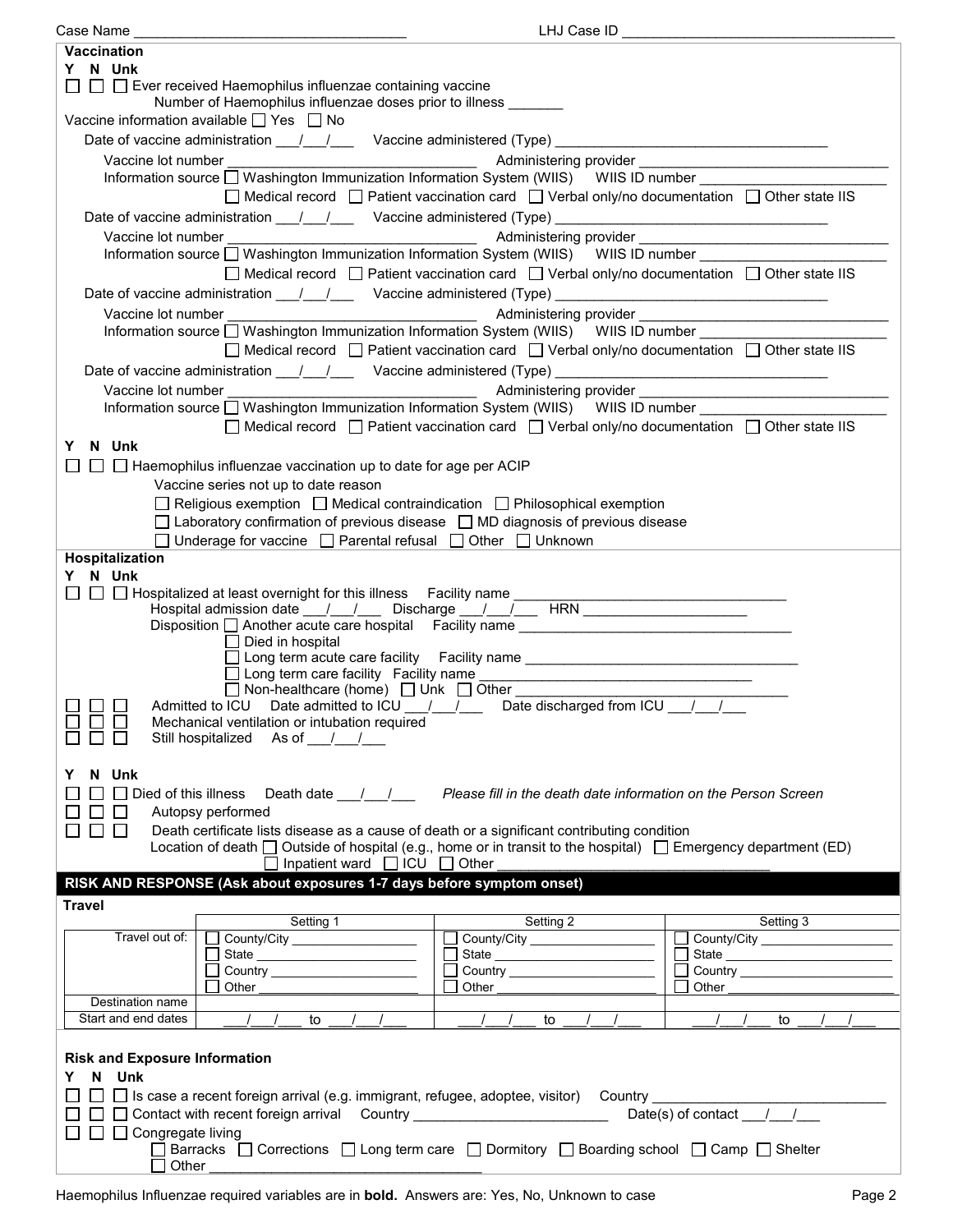| Case Name                                                                                                                                                                                                                                                                                                                                                                                                                                                                                                                                                                                  |                                                      | LHJ Case ID |           |  |  |  |
|--------------------------------------------------------------------------------------------------------------------------------------------------------------------------------------------------------------------------------------------------------------------------------------------------------------------------------------------------------------------------------------------------------------------------------------------------------------------------------------------------------------------------------------------------------------------------------------------|------------------------------------------------------|-------------|-----------|--|--|--|
| <b>Exposure and Transmission Summary</b>                                                                                                                                                                                                                                                                                                                                                                                                                                                                                                                                                   |                                                      |             |           |  |  |  |
| Y N Unk                                                                                                                                                                                                                                                                                                                                                                                                                                                                                                                                                                                    |                                                      |             |           |  |  |  |
| □ □ Epidemiologically linked to a lab positive case classified as confirmed                                                                                                                                                                                                                                                                                                                                                                                                                                                                                                                |                                                      |             |           |  |  |  |
| Likely geographic region of exposure □ In Washington – county ______________ □ Other state _____________                                                                                                                                                                                                                                                                                                                                                                                                                                                                                   | □ Not in US - country _______________ □ Unk          |             |           |  |  |  |
| International travel related □ During entire exposure period □ During part of exposure period □ No international travel                                                                                                                                                                                                                                                                                                                                                                                                                                                                    |                                                      |             |           |  |  |  |
| Suspected exposure type □ Person to person □ Healthcare Associated □ Unk □ Other _____________________________<br>Describe the contract of the contract of the contract of the contract of the contract of the contract of the contract of the contract of the contract of the contract of the contract of the contract of the contract of the c                                                                                                                                                                                                                                           |                                                      |             |           |  |  |  |
| Suspected exposure setting □ Daycare/Childcare □ School (not college) □ Doctor's office □ Hospital ward □ Hospital ER<br>□ Hospital outpatient facility □ Home □ Work □ College □ Military □ Correctional facility □ Place of worship<br>□ Laboratory □ Long term care facility □ Homeless/shelter □ International travel □ Out of state travel □ Transit<br>□ Social event □ Large public gathering □ Restaurant □ Hotel/motel/hostel □ Other National Accordination National Accordination National Accordination National Accordination National Accordination National Accordination N |                                                      |             |           |  |  |  |
| Exposure summary                                                                                                                                                                                                                                                                                                                                                                                                                                                                                                                                                                           |                                                      |             |           |  |  |  |
|                                                                                                                                                                                                                                                                                                                                                                                                                                                                                                                                                                                            |                                                      |             |           |  |  |  |
|                                                                                                                                                                                                                                                                                                                                                                                                                                                                                                                                                                                            |                                                      |             |           |  |  |  |
|                                                                                                                                                                                                                                                                                                                                                                                                                                                                                                                                                                                            |                                                      |             |           |  |  |  |
| Suspected transmission type (check all that apply) $\Box$ Person to person $\Box$ Healthcare Associated $\Box$ Unk                                                                                                                                                                                                                                                                                                                                                                                                                                                                         |                                                      |             |           |  |  |  |
|                                                                                                                                                                                                                                                                                                                                                                                                                                                                                                                                                                                            |                                                      |             |           |  |  |  |
| <b>Describe</b><br>Suspected transmission setting (check all that apply) $\Box$ Daycare/Childcare $\Box$ School (not college) $\Box$ Doctor's office                                                                                                                                                                                                                                                                                                                                                                                                                                       |                                                      |             |           |  |  |  |
| □ Hospital ward □ Hospital ER □ Hospital outpatient facility □ Home □ Work □ College □ Military                                                                                                                                                                                                                                                                                                                                                                                                                                                                                            |                                                      |             |           |  |  |  |
| □ Correctional facility □ Place of worship □ Laboratory □ Long term care facility □ Homeless/shelter                                                                                                                                                                                                                                                                                                                                                                                                                                                                                       |                                                      |             |           |  |  |  |
| □ International Travel □ Out of state travel □ Transit □ Social event □ Large public gathering □ Restaurant                                                                                                                                                                                                                                                                                                                                                                                                                                                                                |                                                      |             |           |  |  |  |
|                                                                                                                                                                                                                                                                                                                                                                                                                                                                                                                                                                                            |                                                      |             |           |  |  |  |
| Describe                                                                                                                                                                                                                                                                                                                                                                                                                                                                                                                                                                                   |                                                      |             |           |  |  |  |
| <b>Public Health Issues</b>                                                                                                                                                                                                                                                                                                                                                                                                                                                                                                                                                                |                                                      |             |           |  |  |  |
| Y N Unk                                                                                                                                                                                                                                                                                                                                                                                                                                                                                                                                                                                    |                                                      |             |           |  |  |  |
| Evaluate immune status of close contacts $\Box$ Yes Date initiated $\Box$                                                                                                                                                                                                                                                                                                                                                                                                                                                                                                                  |                                                      |             |           |  |  |  |
|                                                                                                                                                                                                                                                                                                                                                                                                                                                                                                                                                                                            | Number of close contacts evaluated for immune status |             |           |  |  |  |
|                                                                                                                                                                                                                                                                                                                                                                                                                                                                                                                                                                                            | Number of susceptible contacts identified            |             |           |  |  |  |
|                                                                                                                                                                                                                                                                                                                                                                                                                                                                                                                                                                                            | $\Box$ No, close contacts not evaluated              |             |           |  |  |  |
|                                                                                                                                                                                                                                                                                                                                                                                                                                                                                                                                                                                            | No, case had no close contacts<br>Unk                |             |           |  |  |  |
| If needed, enter detailed information in the Transmission Tracking Question Package                                                                                                                                                                                                                                                                                                                                                                                                                                                                                                        |                                                      |             |           |  |  |  |
| <b>Public Health Interventions/Actions</b>                                                                                                                                                                                                                                                                                                                                                                                                                                                                                                                                                 |                                                      |             |           |  |  |  |
| N Unk<br>Y.                                                                                                                                                                                                                                                                                                                                                                                                                                                                                                                                                                                |                                                      |             |           |  |  |  |
| $\Box$ Prophylaxis of appropriate contacts recommended Date initiated ___/___/<br>Number of contacts recommended prophylaxis                                                                                                                                                                                                                                                                                                                                                                                                                                                               |                                                      |             |           |  |  |  |
|                                                                                                                                                                                                                                                                                                                                                                                                                                                                                                                                                                                            |                                                      |             |           |  |  |  |
| Number of contacts receiving prophylaxis<br>Number of contacts completing prophylaxis                                                                                                                                                                                                                                                                                                                                                                                                                                                                                                      |                                                      |             |           |  |  |  |
| Letter sent<br>Batch date<br>Date<br>$\sqrt{1}$<br>$\frac{1}{2}$                                                                                                                                                                                                                                                                                                                                                                                                                                                                                                                           |                                                      |             |           |  |  |  |
| <b>TRANSMISSION TRACKING</b>                                                                                                                                                                                                                                                                                                                                                                                                                                                                                                                                                               |                                                      |             |           |  |  |  |
| Visited, attended, employed, or volunteered at any public settings while contagious $\Box$ Yes $\Box$ No $\Box$ Unk                                                                                                                                                                                                                                                                                                                                                                                                                                                                        |                                                      |             |           |  |  |  |
| Settings and details (check all that apply)                                                                                                                                                                                                                                                                                                                                                                                                                                                                                                                                                |                                                      |             |           |  |  |  |
| Day care □ School □ Airport □ Hotel/Motel/Hostel □ Transit □ Health care □ Home □ Work □ College                                                                                                                                                                                                                                                                                                                                                                                                                                                                                           |                                                      |             |           |  |  |  |
| Military $\Box$ Correctional facility $\Box$ Place of worship $\Box$ International travel $\Box$ Out of state travel $\Box$ LTCF<br>Homeless/shelter $\Box$ Social event $\Box$ Large public gathering $\Box$ Restaurant $\Box$ Other                                                                                                                                                                                                                                                                                                                                                      |                                                      |             |           |  |  |  |
| Setting 1                                                                                                                                                                                                                                                                                                                                                                                                                                                                                                                                                                                  | Setting 2                                            | Setting 3   | Setting 4 |  |  |  |
| Setting Type (as                                                                                                                                                                                                                                                                                                                                                                                                                                                                                                                                                                           |                                                      |             |           |  |  |  |
| checked above)                                                                                                                                                                                                                                                                                                                                                                                                                                                                                                                                                                             |                                                      |             |           |  |  |  |
| <b>Facility Name</b>                                                                                                                                                                                                                                                                                                                                                                                                                                                                                                                                                                       |                                                      |             |           |  |  |  |
| <b>Start Date</b>                                                                                                                                                                                                                                                                                                                                                                                                                                                                                                                                                                          |                                                      |             |           |  |  |  |
| End Date                                                                                                                                                                                                                                                                                                                                                                                                                                                                                                                                                                                   |                                                      |             |           |  |  |  |
| Time of Arrival                                                                                                                                                                                                                                                                                                                                                                                                                                                                                                                                                                            |                                                      |             |           |  |  |  |
| Time of Departure                                                                                                                                                                                                                                                                                                                                                                                                                                                                                                                                                                          |                                                      |             |           |  |  |  |
| Number of people                                                                                                                                                                                                                                                                                                                                                                                                                                                                                                                                                                           |                                                      |             |           |  |  |  |
| potentially exposed                                                                                                                                                                                                                                                                                                                                                                                                                                                                                                                                                                        |                                                      |             |           |  |  |  |
|                                                                                                                                                                                                                                                                                                                                                                                                                                                                                                                                                                                            |                                                      |             |           |  |  |  |